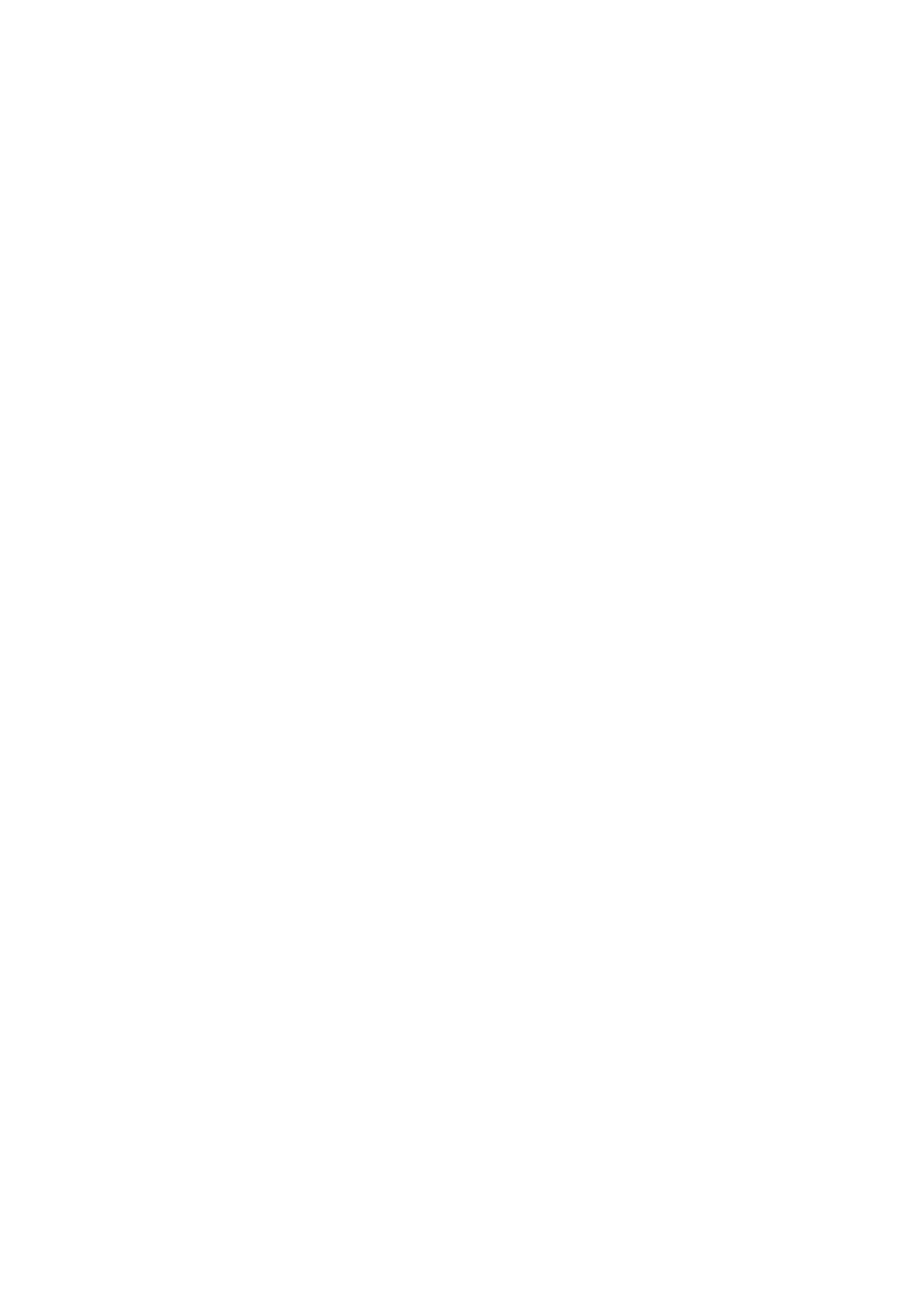# **TABLE OF CONTENTS 17 MARCH 2016**

|    | <b>Business</b><br>Page No. |                                                                          |                |  |
|----|-----------------------------|--------------------------------------------------------------------------|----------------|--|
|    |                             |                                                                          |                |  |
| 1. |                             | <b>Meeting Conduct</b>                                                   | 5              |  |
|    |                             | 1.1 Apologies                                                            | 5              |  |
|    |                             | 1.2 Conflict of Interest Declarations                                    | 5              |  |
|    |                             | 1.3 Confirmation of Minutes                                              | 5              |  |
|    |                             | 1.4 Public Participation                                                 | 5              |  |
|    |                             | 1.5 Items not on the Agenda                                              | 5              |  |
| 2. | <b>General Business</b>     |                                                                          | 6              |  |
|    | 2.1                         | <b>Road Closure</b>                                                      | 6              |  |
|    | 2.2                         | Proposed Road Stopping - Land Adjoining 12 and 14<br><b>Hohiria Road</b> | $\overline{7}$ |  |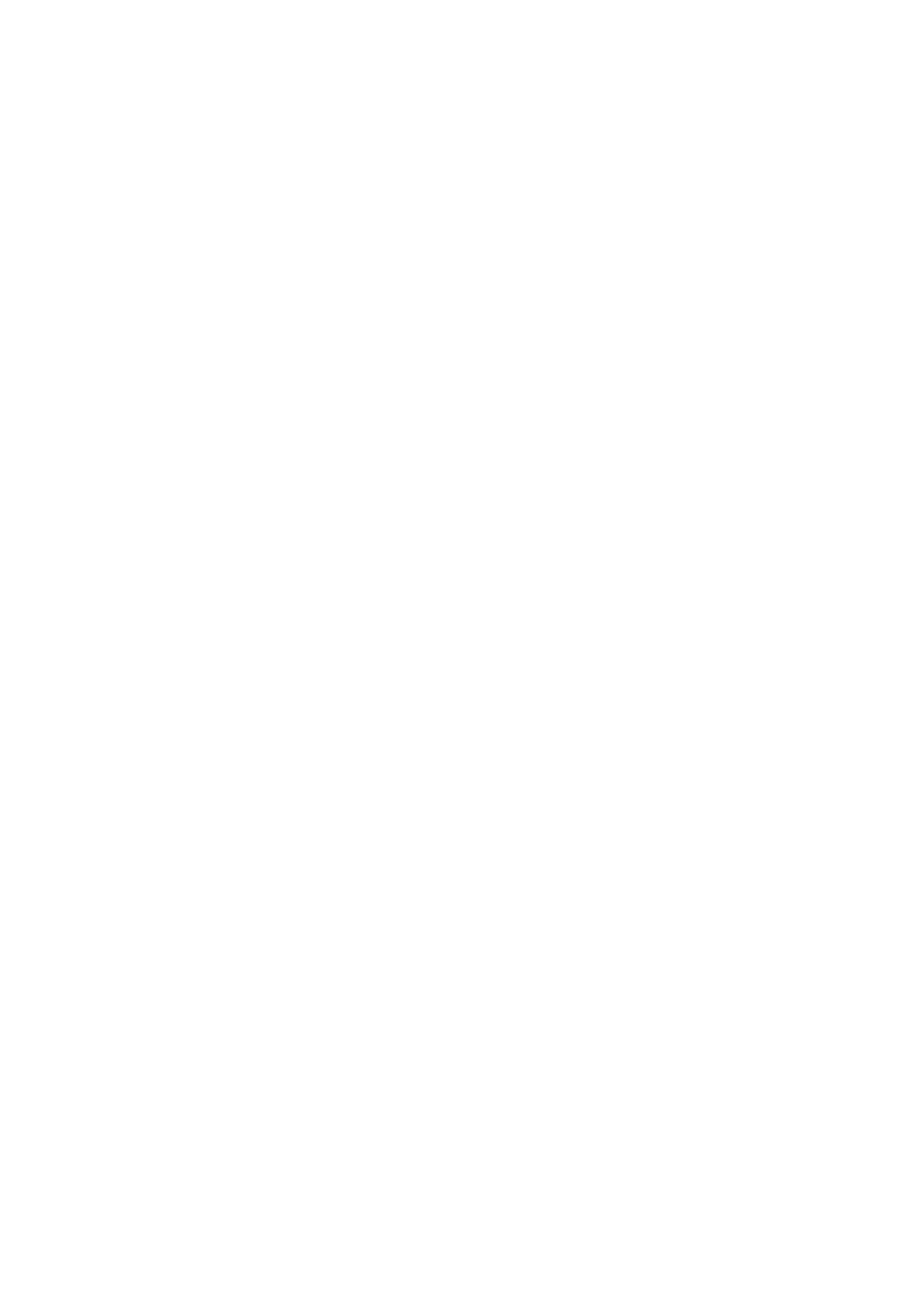### **1 Meeting Conduct**

#### **1. 1 Apologies**

#### **Apology**

**Moved Councillor Ahipene-Mercer, seconded Councillor Foster** 

#### **Resolved**

Accept the apologies received from Mayor Wade-Brown.

**Carried**

#### **1. 2 Conflict of Interest Declarations**

There were no conflicts of interests declared.

#### **1. 3 Confirmation of Minutes**

#### **Moved Councillor Ahipene-Mercer, seconded Councillor Sparrow**

#### **Resolved**

That the Regulatory Processes Committee:

Approve the minutes of the Regulatory Processes Committee Meeting held on 11 February 2016, having been circulated, that they be taken as read and confirmed as an accurate record of that meeting.

**Carried**

### **1. 4 Public Participation**

There was no public participation.

#### **1. 5 Items not on the Agenda**

There were no items not on the agenda.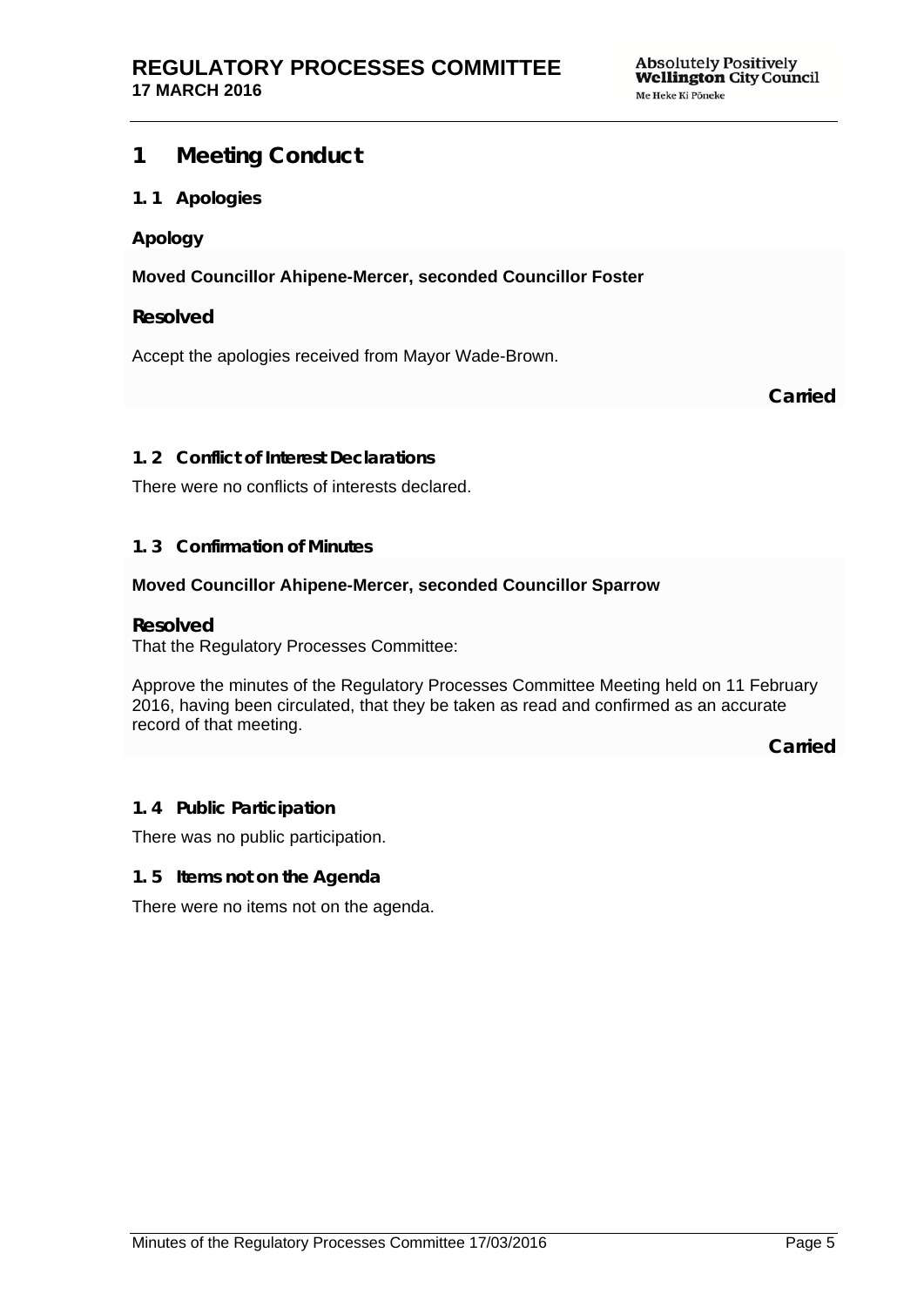### **2. General Business**

### **2.1 Road Closure**

#### **Moved Councillor Ahipene-Mercer, seconded Councillor Lee**

#### **Resolved**

That the Regulatory Processes Committee:

- 1. Receive the information.
- 2. Note that recommendations in this report should not be amended without first carrying out further consultation with affected parties and verification from the Council's Traffic engineer that the amendment is not likely to cause unreasonable impact on traffic.
- 3. Agree to close the following roads for the above events to vehicles and cyclists only, subject to the conditions listed in the Proposed Temporary Road Closure Impact Report for the Local Feature Film:
	- a) Saturday  $2^{nd}$  April 2016 7am to 7pm
		- o Brandon Street (between Jervois and Lambton Quay
		- o Featherston Street (between Johnston and Panama St)
	- b) Sunday  $3^{rd}$  April 2016 6.30 am to 11.00am Road Closure and 11.00am to 7pm Stop Go Traffic Control. Buses will still be able to access:
		- o Willeston Street (between Victoria and Willis Streets)
		- o Customhouse Quay (between Willis and Grey Street)
		- o Featherston Street (from Grey Street to Hunter Street)
		- o Hunter Street (Featherston Street to Jervois Quay)
	- c) Wet Weather Cover  $8<sup>th</sup>$  and  $15<sup>th</sup>$  of May 6.30am to 7pm Road Closure:
		- o Ballance Street (between Stout and Featherston Streets)
		- o Maginnity Street
		- o Waring Taylor Street (between Featherston Street and Lambton Quay)
		- o Johnston Street (between Lambton Quay and Featherston Street)
	- d) Saturday  $9<sup>th</sup>$  April 2016 6.30am to 7pm Road Closure and Stop Go Traffic Control around adjoining streets 6.30am to 7pm
		- o Ballance Street (between Featherston Street and Lambton Quay)
		- o Stout Street (between Lambton Quay and Whitmore Street)
		- o Maginnity Street
		- o Waring Taylor Street (between Featherston Street and Lambton Quay)
	- e)  $10^{th}$  April 2016 6.30am to 7pm Road Closure
		- o Ballance Street (between Stout and Featherston Streets)
		- o Maginnity Street
		- o Waring Taylor Street (between Featherston Street and Lambton Quay)